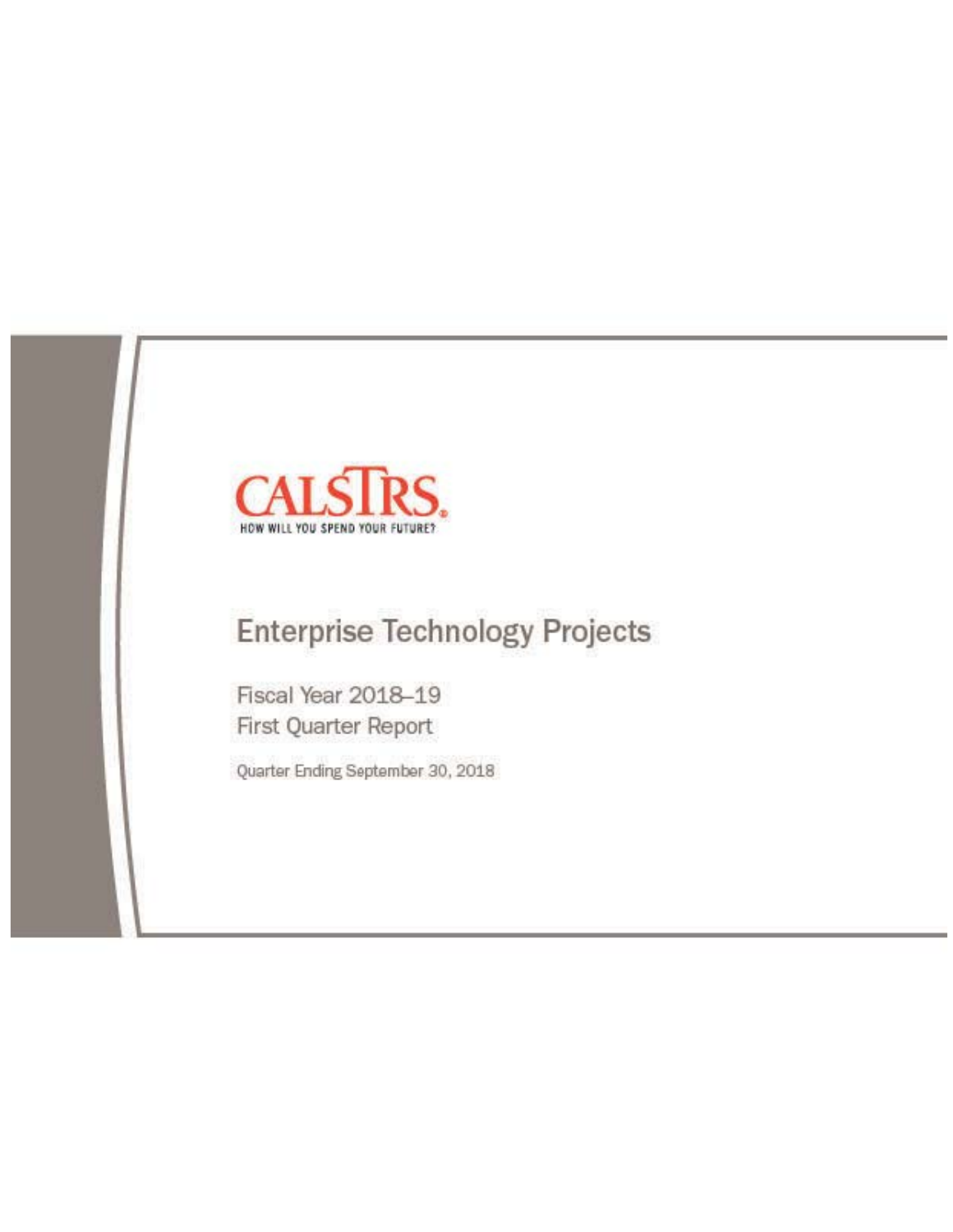## **Enterprise Projects Fiscal Year 2018/2019 – First Quarter**

At the start of fiscal year 2018-19, CalSTRS had three major enterprise projects and eight additional projects of under \$1 million. Of the projects less than \$1 million, one has been completed, one has a pending change request, one has been implemented and is being closed, and five are on track to be completed within schedule and budget.

The Project Management Office (PMO) monitors and reports on the information technology projects' budget and enterprise projects monthly to the Enterprise Program Investment Council (EPIC) and quarterly to the Teachers' Retirement Board.

## **Enterprise Program Investment Council Members**

**Jack Ehnes** Chief Executive Officer

**Julie Underwood** Chief Financial Officer

> **Grant Boyken** Public Affairs Executive Officer

**Andrew Roth** Benefits and Services Executive Officer

**Cassandra Lichnock** Chief Operating Officer

**Lisa Blatnick** Chief of Administrative Services

> **Ashish Jain** Chief Technology Officer

> > **Debra Smith** Chief Operating Investment Officer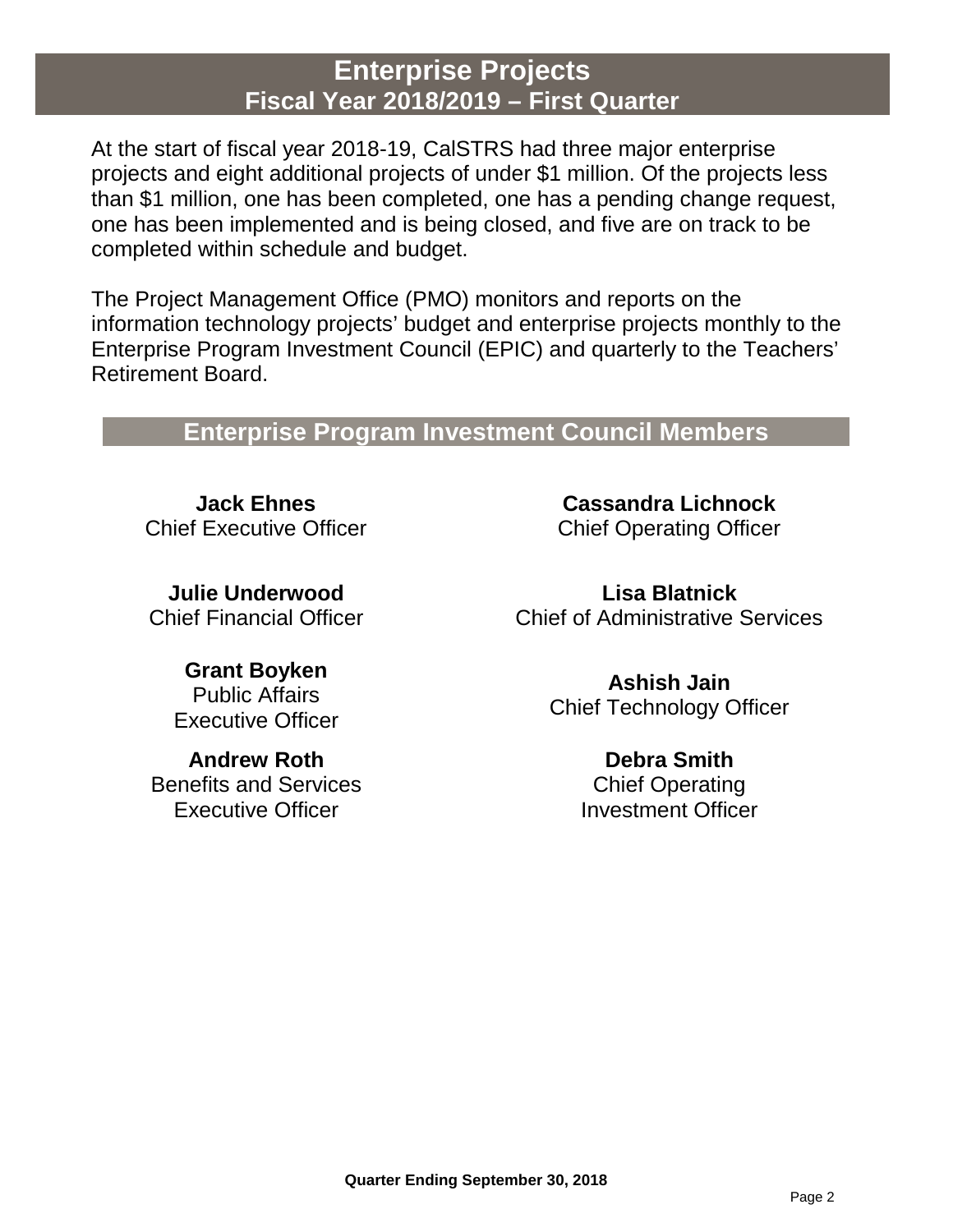## **Major Enterprise Projects Fiscal Year 2018/2019 – First Quarter**

| <b>Project Name</b>            | <b>Duration</b>     | <b>Project</b><br>Total <sup>1</sup> | <b>Total</b><br>Expended <sup>2</sup> | <b>Schedule</b> | <b>Budget</b> |
|--------------------------------|---------------------|--------------------------------------|---------------------------------------|-----------------|---------------|
| <b>Major Projects</b>          |                     |                                      |                                       |                 |               |
| <b>Business Transformation</b> | Jul 2016 - Jun 2021 | \$16,416,930                         | \$4,453,465                           |                 |               |
| <b>Data Preparation</b>        | Nov 2011 - Jun 2020 | \$25,981,894                         | \$16,365,903                          |                 |               |
| <b>Pension Solution</b>        | Jul 2014 - Jan 2023 | \$285,833,040 3                      | \$131,800,000 4                       |                 |               |



<sup>1</sup> Project Total Budget – Amount represents the sum of the projects' prior years' actual expended, remaining encumbrances, and current and future years budgeted amounts.

<sup>&</sup>lt;sup>2</sup> Total Expended – Amount represents the total expended amount captured in our financial systems for each project.

<sup>&</sup>lt;sup>3</sup> Pension Solution – Represents the total board-approved budget as of July 2018.

<sup>4</sup> Pension Solution – Represents the actual and projected amounts for the project thru September 30, 2018.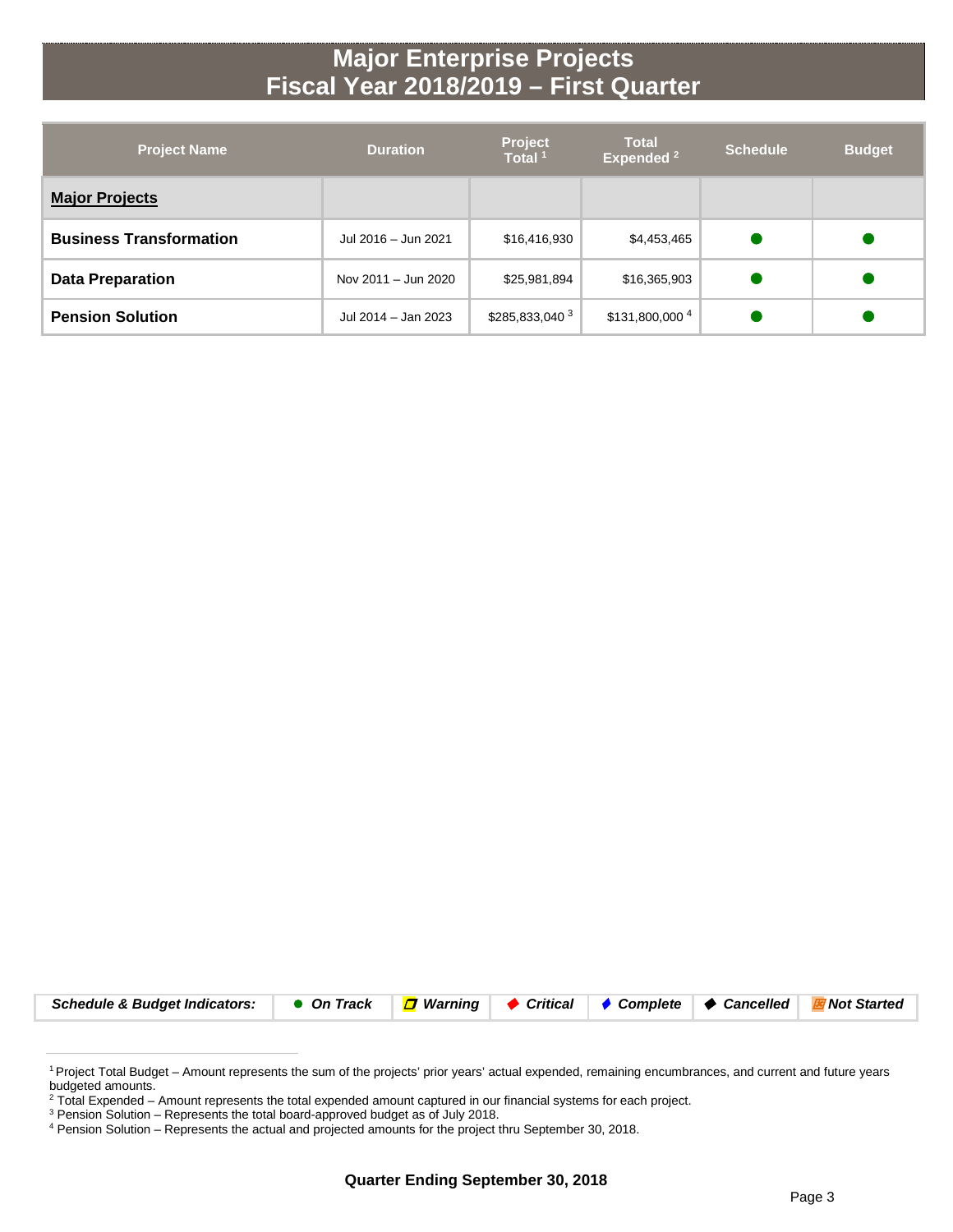### **Business Transformation**

The Business Transformation project supports business areas and prepares staff for impacts, changes and benefits from large enterprise modernization efforts.

## **Total Project Budget \$16.4 Million**



**73%**

## Project Name Purpose Accomplishments/Progress

## **Period Ending September 30, 2018:**

- **•** Conducted employer reporting functionality demonstrations for staff and board members
- Delivered training activities for:
	- Notes
	- **Events and Alerts**
	- **Introduction to Workflow**
- **Provided organization-wide change management training to leaders and** sponsors
- Aligned training plan with change of project scope and schedule
- **Began business process readiness for impacted business areas**
- **Began employer reporting functionality curriculum and course outlines** for training materials

## **Planned Deliverables by December 31, 2018:**

- **Complete the approach to curate a list of business-specific terminology** changing as a result of the Pension Solution project
- Conduct soft launch training needs assessment for Member Account Services
- **EXP** Create change management plan for employer reporting proposed changes
- **Deliver director Business Process Readiness summaries for:** 
	- Service Retirement Application
	- **Disability Benefit Application**<br>**Bervice Retirement Disability**
	- Service Retirement Disability Allowance to Service Retirement and Pre-Retirement Election of Option processes

## **Fiscal Year 2018/2019 Major Milestones**



## **Project Schedule Status Timeline**

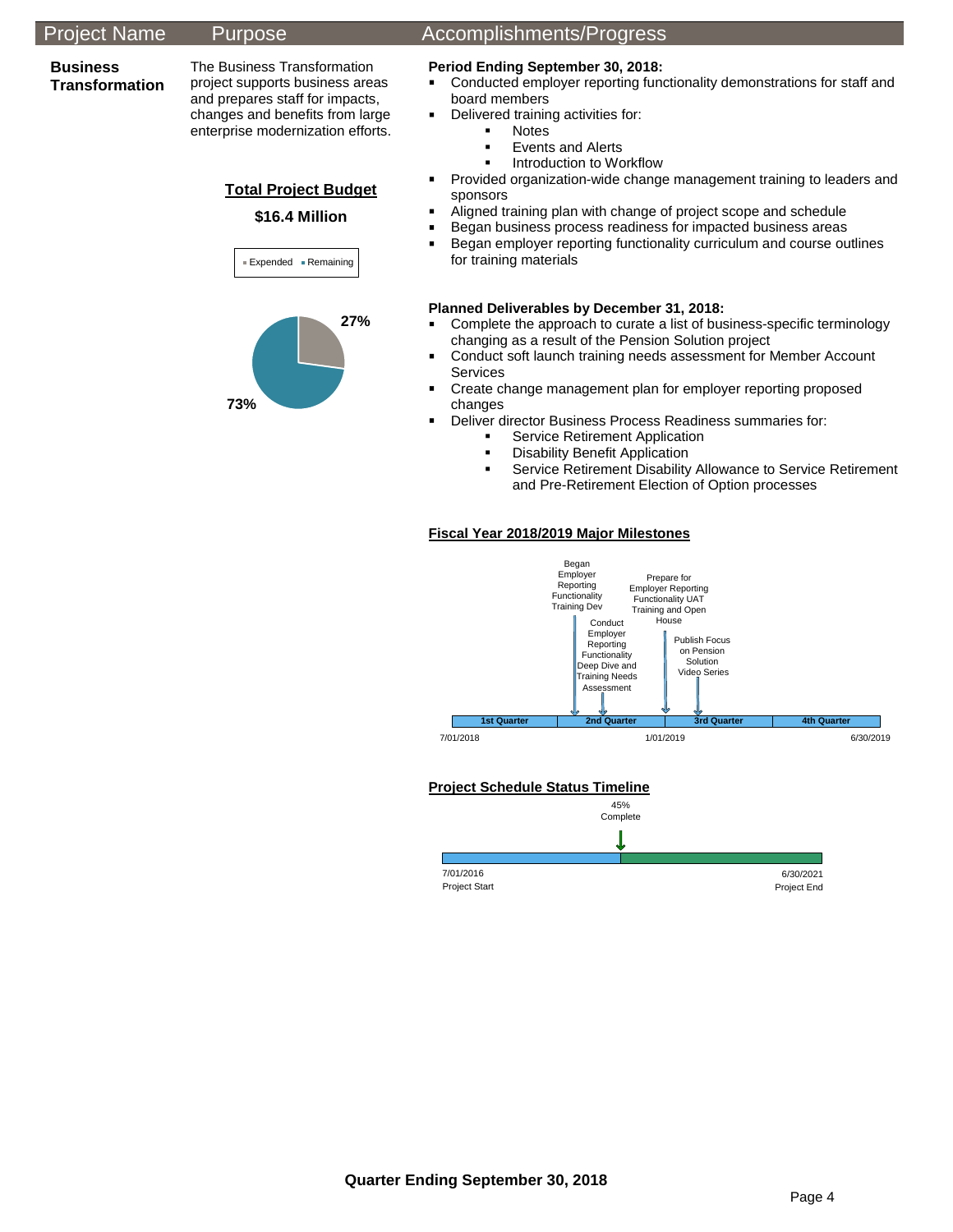**Data Preparation** The Data Preparation project is in the second phase of data cleansing to include data clean-up and preparation for conversion to the new pension administration system.

## Project Name Purpose Accomplishments/Progress

## **Period Ending September 30, 2018:**

- Baselined approved schedule revisions
- Began testing Phase 1 of Reported vs. Calculated<sup>1</sup> Benefit Adjustments

### **Planned Deliverables by December 31, 2018:**

- Complete Phase 1 Reported vs. Calculated<sup>1</sup> Benefit Adjustments
- **Complete testing for Termination Out of Balance<sup>2</sup> Non-Member**
- **Total Project Budget \$25.9 Million Accounts**

## **Fiscal Year 2018/2019 Major Milestones**



Project Start Project End

<sup>1</sup>Reported vs. Calculated - Ensure the contribution amounts on individual employer reporting lines are calculated amounts rather than incorrectly reported amounts, with a tolerance of one-cent variance.

11/1/2011

7/31/2020

<sup>&</sup>lt;sup>2</sup>Termination Out of Balance - Correction of erroneous contribution and interest amounts on accounts that were not closed out correctly after benefit inception or for which there should not be contributions and interest remaining.

 $^3$ Member Lifecycle - Changes to membership dates and/or employer reporting lines that will not convert successfully because they do not occur within begin and end dates of member lifecycles as defined in the new pension administration system. Includes three discreet fixes: Change of Membership Date, Reverse and Re-report of lines, and Splitting of Lines.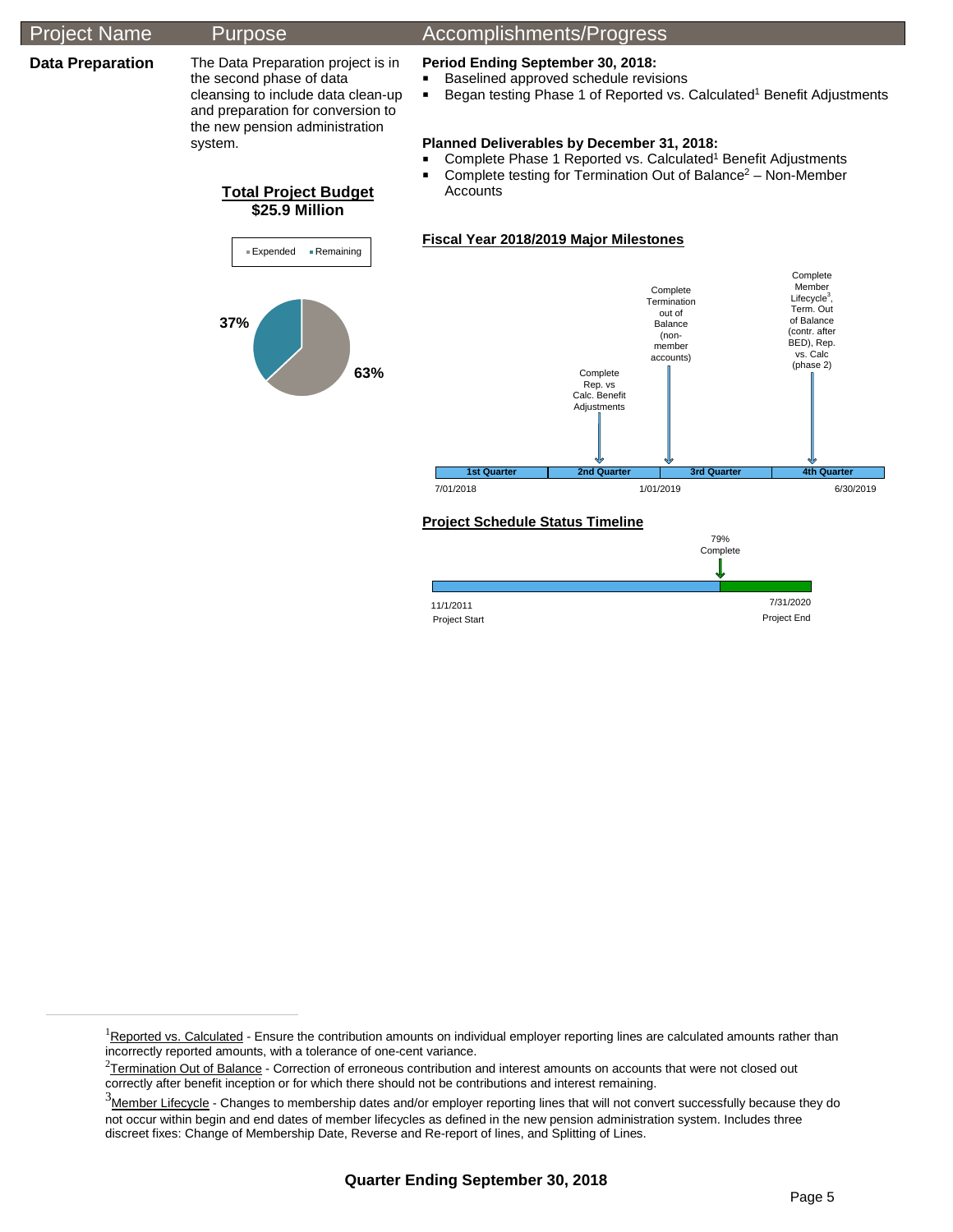### **Pension Solution** The Pension Solution project will

replace CalSTRS legacy pension administration system to increase the organization's ability to respond to business and customer needs; enhance services to members, beneficiaries, staff and employers; gain long-term operational efficiencies; and improve internal controls.





## Project Name Purpose Accomplishments/Progress

### **Period Ending September 30, 2018:**

- Completed new file format<sup>1</sup> joint application development (JAD) sessions
- Conducted BenefitConnect<sup>2</sup> functionality demonstrations (1 of 5) for
- Functional Rollout 2
- **Continued Functional Rollout 1:** 
	- Data conversion activities and mock conversions
	- Test planning activities
	- Employer outreach and readiness
- **Continued Functional Rollout 2:** 
	- Data conversion mapping and business rule analysis
	- JAD sessions
	- **Solution coding and unit testing**
	- Test planning activities
	- System test case creation and review

### **Planned Deliverables by December 31, 2018:**

- Conduct BenefitConnect functionality demonstrations (2 of 5) for Functional Rollout 2
- **Complete Functional Rollout 2 JAD sessions**
- **Continue Functional Rollout 1:** 
	- New file format coding and testing
	- Data conversion activities and mock conversions
	- Test planning activities
	- Employer outreach and readiness assessments
- **Continue Functional Rollout 2:** 
	- Solution coding and unit testing
	- Test planning activities
	- System test case creation and review

### **Fiscal Year 2018/2019 Major Milestones**



Project Start

Project End

 $1$ New File Format – A work effort that will result in the update of data files sent from employers to CalSTRS.

 ${}^{2}$ BenefitConnect – The name of the new pension administration system developed in Neospin that will replace the current system (START).

<sup>&</sup>lt;sup>3</sup>Pension Solution Status Timeline represents the project period beginning with the Fiscal Year 2014-15 board-approved budget. Preimplementation project activities date back to December 1, 2010.